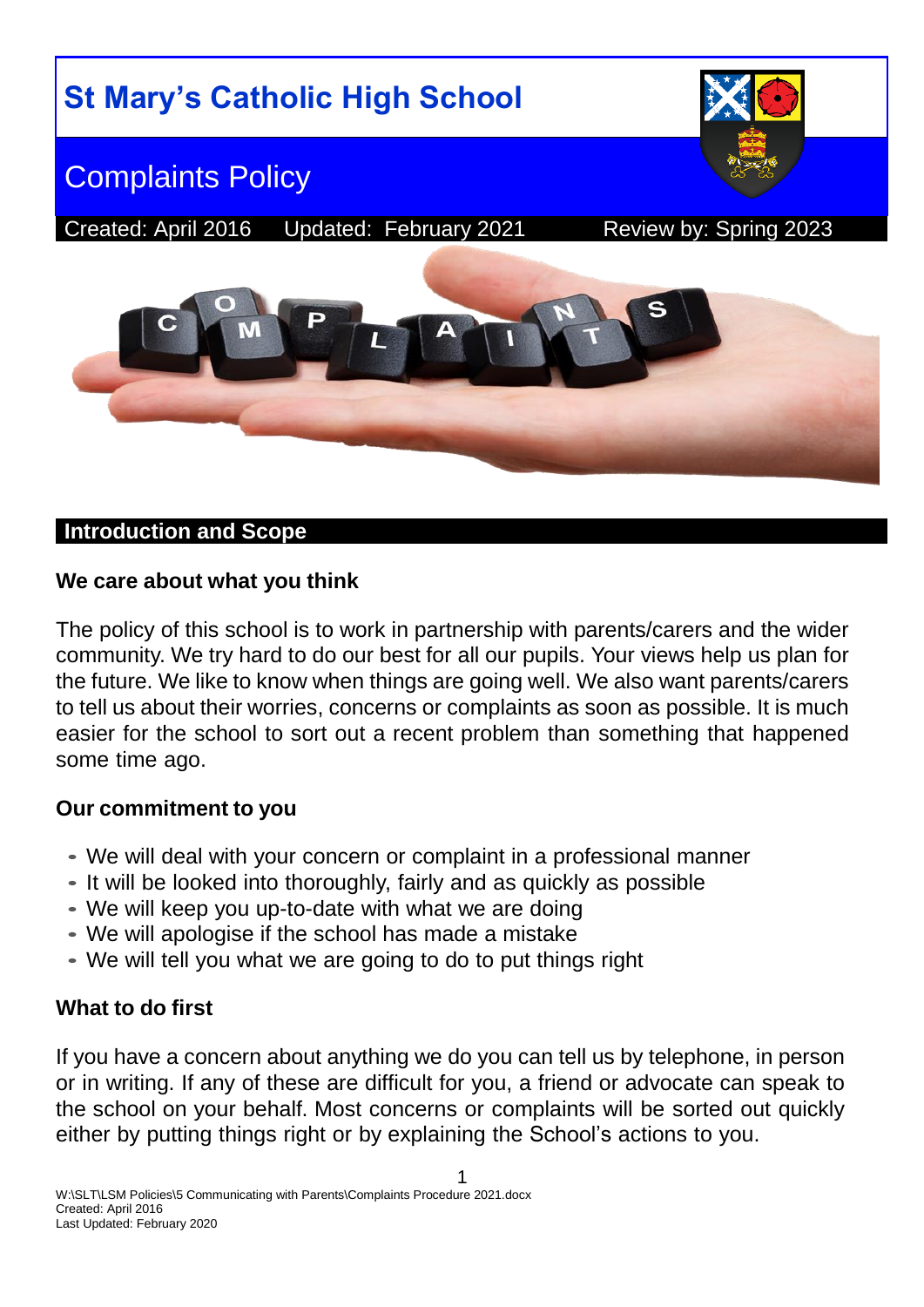Try to go to the member of staff involved or your child's form tutor or head of year who will either deal with your issue or pass you on to someone who is more able to help.

Please remember that the beginning or end of the school day can be a very busy time. If you talk to a teacher at these times, for practical reasons, it may not be possible to sort things out there and then. Be prepared for them to make an appointment to see you/to ring you at a more convenient time.

In considering concerns or complaints, the school will ensure that they are dealt with effectively and with fairness to all parties. Where possible, complaints will be resolved informally. Where a complaint has not been resolved informally, then the formal procedures set out in section "6(ii)" will be followed. Where your concern or complaint is considered sufficiently complex or serious, the school may choose to investigate formally from the outset.

### **What is a concern or complaint?**

- (a) A concern or a complaint is defined as:
	- An expression of dissatisfaction about the conduct/operation of the **School**
	- The conduct of, actions or lack of actions by a member of staff/the Governing Body/an individual governor
	- Unacceptable delay in dealing with a matter or the unreasonable treatment of a pupil or other person
- (b) Concerns or complaints relating to any of the following are not covered by these procedures, as separate procedures apply.

| This procedure does not cover:                                |                                                                                            |  |  |  |  |
|---------------------------------------------------------------|--------------------------------------------------------------------------------------------|--|--|--|--|
| <b>Child Protection</b>                                       | School re-organisation proposals<br>$\sim$                                                 |  |  |  |  |
| - Collective Worship                                          | - Services provided by other<br>organisations on the school site or<br>through the school. |  |  |  |  |
| <b>Functions of the County Council</b>                        | - Sex Education                                                                            |  |  |  |  |
| <b>National Curriculum</b>                                    | Staff grievance<br>$\blacksquare$ .                                                        |  |  |  |  |
| <b>Pupil Exclusions</b>                                       | <b>Special Educational Needs and</b><br><b>Disabilities</b>                                |  |  |  |  |
| - Reports under Freedom of<br>Information or data protection* | - Unauthorised absence fines                                                               |  |  |  |  |
| <b>School Admissions</b>                                      |                                                                                            |  |  |  |  |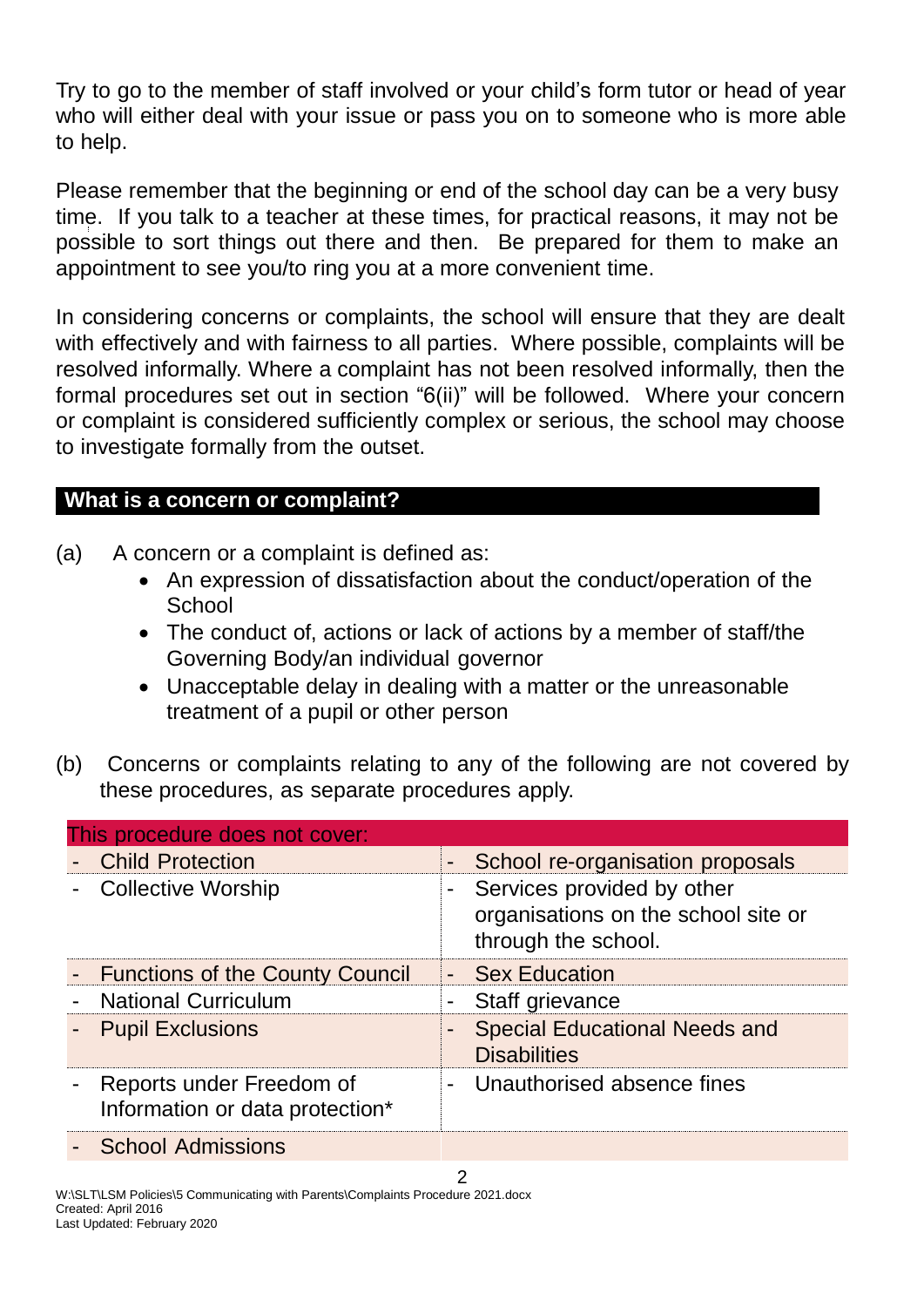(\*Where the concerns or complaints still exist following review.)

## **Note:**

- i) Serious complaints or allegations relating to the abuse of children, assault, criminal or financial matters are also subject to separate procedures. The table above is not exhaustive, and separate procedures may exist for other categories.
- ii) For complaints regarding governors, the school will follow this Policy to resolve the issue.

### **Anonymous Complaints**

The School will always give serious consideration to concerns and complaints that are brought to its attention. However, anonymous complaints will not normally be considered.

### **Unreasonable Complaints**

There is a right to raise a complaint against a school and an expectation that the individual will exhaust the School's procedures. If the individual contacts the school again with the same issue, this could be seen as unreasonable and the school may choose not to respond.

## **Making a Complaint**

The school expects that the majority of complaints to be made within three months of the incident being complained of. The school will consider complaints beyond this time frame in exceptional circumstances only.

Dependent on the type of complaint, the following table is a guide to whom it should be referred to:

| <b>Type of complaint:</b>                                      | <b>Contact</b>                                |
|----------------------------------------------------------------|-----------------------------------------------|
| Something that has happened, or failed<br>to happen, in School | <b>Class teacher</b>                          |
| The actions of the class teacher                               | Headteacher via the school                    |
| The actions of the Headteacher                                 | Chair of Governors via the school             |
| The actions of a governor                                      | Chair of Governors via the school             |
| The actions of the Chair of Governors                          | Vice Chair via the School                     |
| The actions of the Governing Body                              | Clerk to the Governing Body via the<br>School |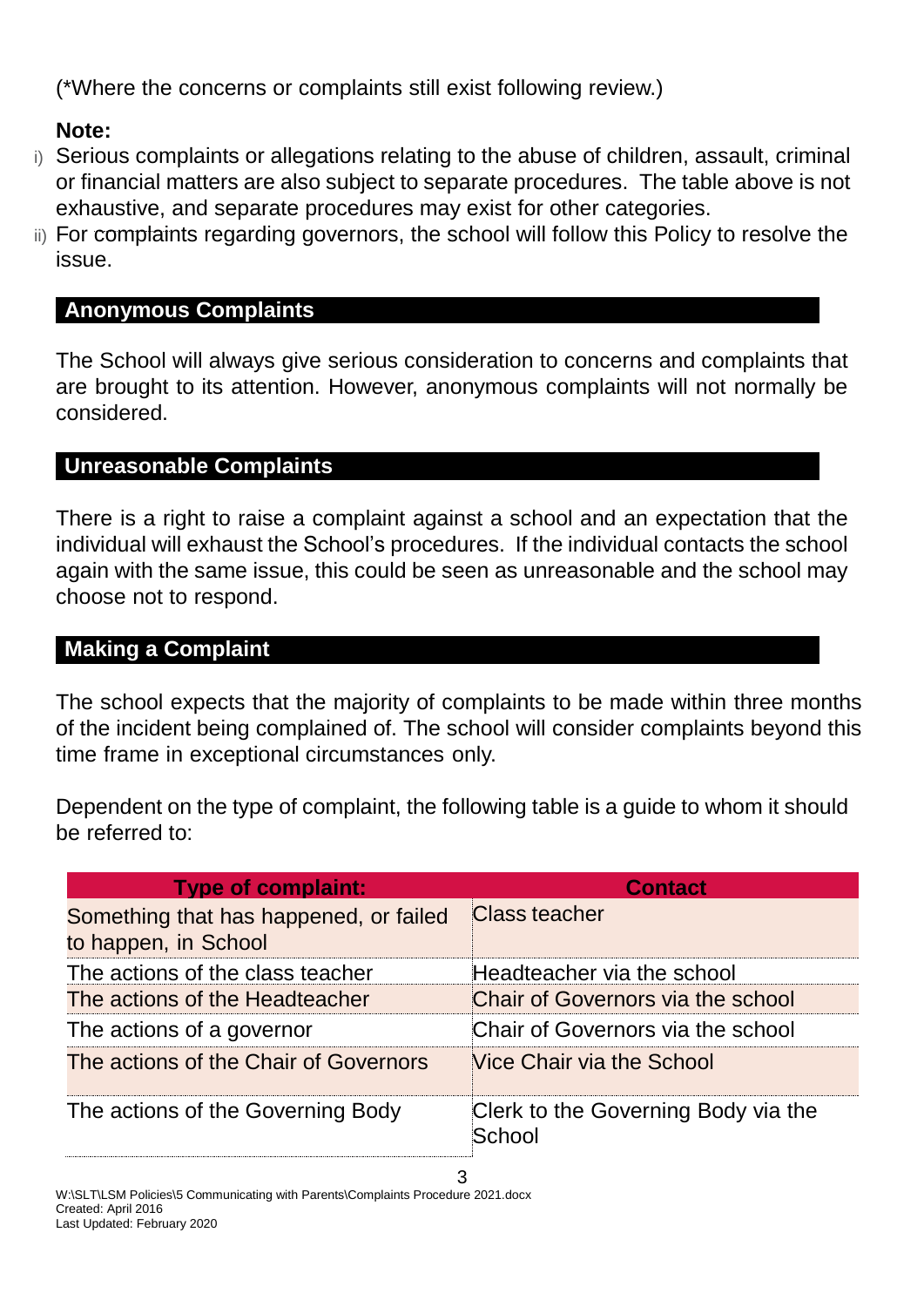The School /Governing Body would in most cases hope to resolve concerns and complaints at an informal stage, but the procedures allow for formal consideration of a complaint and a review stage if matters cannot be resolved.

The School is committed to dealing with complaints as speedily as possible and would plan to complete each stage within 20 school days. From time to time, it may not be possible to complete the process in that timescale. Where it is not possible, the complainant will be informed of any delays.

Where complaints are made against an individual member of the school staff or governor, the individual will be informed of the complaint at the earliest opportunity and certainly before any investigation commences.

### **The Complaint Procedures**

#### **(i) Informal Stage**

The school will seek to resolve complaints informally by email, telephone call, brief meeting as appropriate. If the complaint is unable to be resolved at this stage, the school will ask you to put your concerns or complaint in writing and the 'Formal Stage' - Paragraph 6(ii) of the procedures will commence from the date that the letter is received by the school.

If the school has not heard from you within 20 school days, it will assume that you do not want to take things any further and the complaint will be closed.

For concerns regarding the Headteacher, the complainant should put the complaint in a sealed envelope marked 'private and confidential' and addressed to the Chair of Governors via the School. Under the Data Protection Regulations, the school is not permitted to provide the personal details of the Chair of Governors, but the School will forward the envelope to the Chair as soon as possible.

#### **(ii) Formal Stage**

This stage will commence when the:

• Informal complaint has not been resolved to the satisfaction of the complainant

**Or**

• Complainant has indicated they wish to go straight to the formal stage

**Or**

• School feels that the complaint is inappropriate for an informal resolution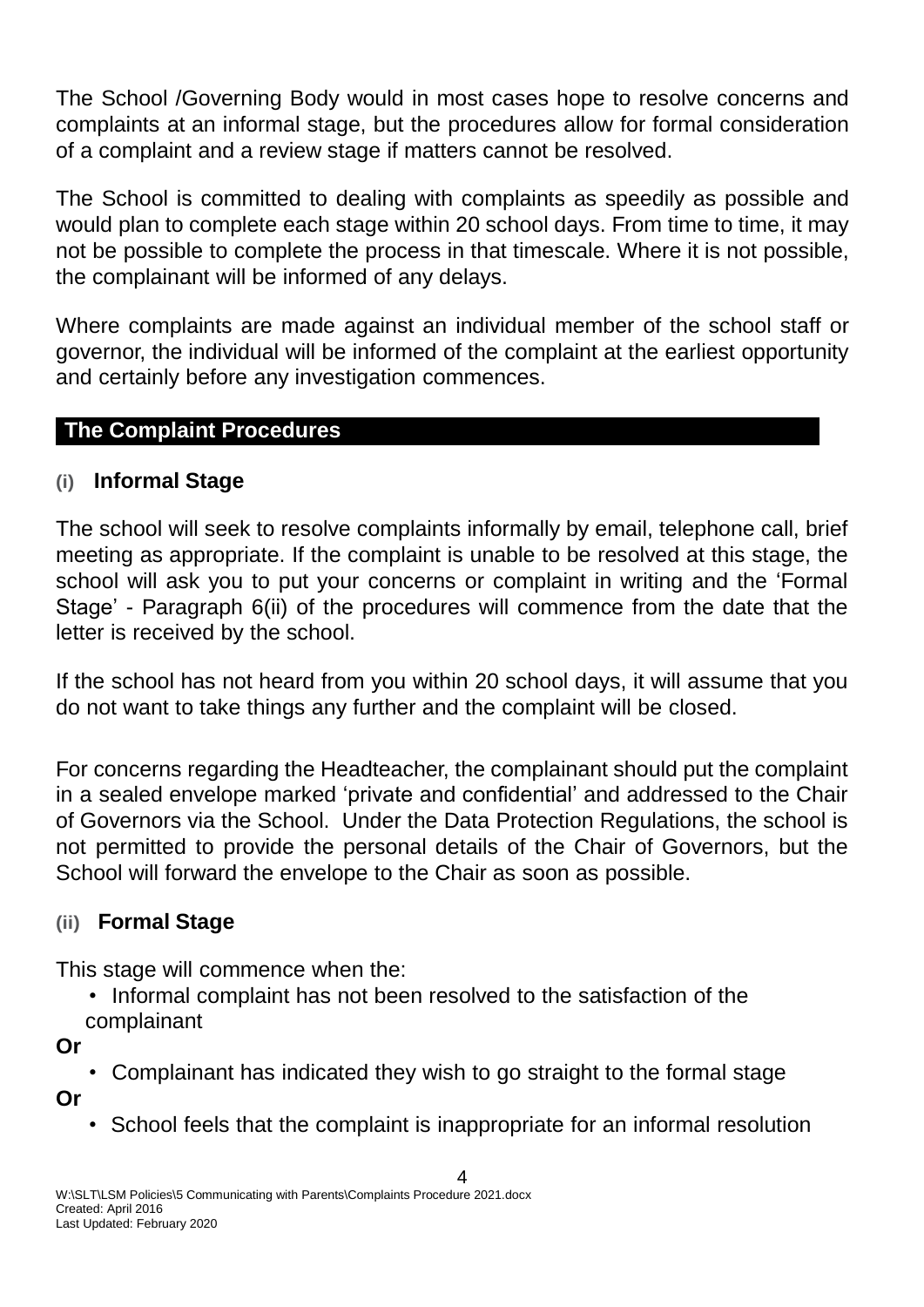The Headteacher will:

- **Note:** If the complaint is regarding the Headteacher or a governor, this will be investigated the Chair of Governors, or nominated governor if the Chair has previously been involved.
	- Following receipt of the written complaint, formally acknowledge receipt of the complaint and ensure the complainant receives an up to date copy of the School's Complaint Policy and Procedures. It should be clarified what the complainant feels would put things right if it is not clear in the correspondence. (**Note:** It is acceptable for someone else to write the complaint on behalf of the complainant)
	- Seek advice, as appropriate. (Dependent on the nature of the complaint, this could include: the School's Adviser; Clerk to the Governing Body; Legal Services; Schools' HR Team; Finance Officer or Pupil Access Officer.)
	- Inform the member of staff (or governor) if the complaint concerns them and provide them with a copy of the complaint and School's Policy and **Procedures**
	- Arrange and complete a full investigation of the complaint.
	- Prepare a report following the investigation; consider what actions need to be taken and whether it be substantiated or unsubstantiated.
	- Advise the complainant, in writing, of the outcome of the investigation.

Should the complaint remain unresolved:

If the Headteacher/Chair has undertaken the investigation, the complainant can request a review to the Complaints Review Committee. The request **must** be received within 20 school days of the notification and set out the grounds as to which matters remain unresolved.

**Note:** If the Clerk to the Review Committee does not hear from the complainant within 20 school days of the notification of the outcome of the investigation, the complaint will be closed.

 The Headteacher/Chair of Governors should make a record in the Complaints Register\* of the complaint and its outcome. This record may need to be updated by the Chair of the Review Committee in due course. The Complaints Register should be available for Ofsted Inspection purposes.

\* **Note:** This is a requirement for Academies and strongly recommended for schools.

## **(iii) Complaints Review Committee**

In very exceptional circumstances where the complaint has not been resolved by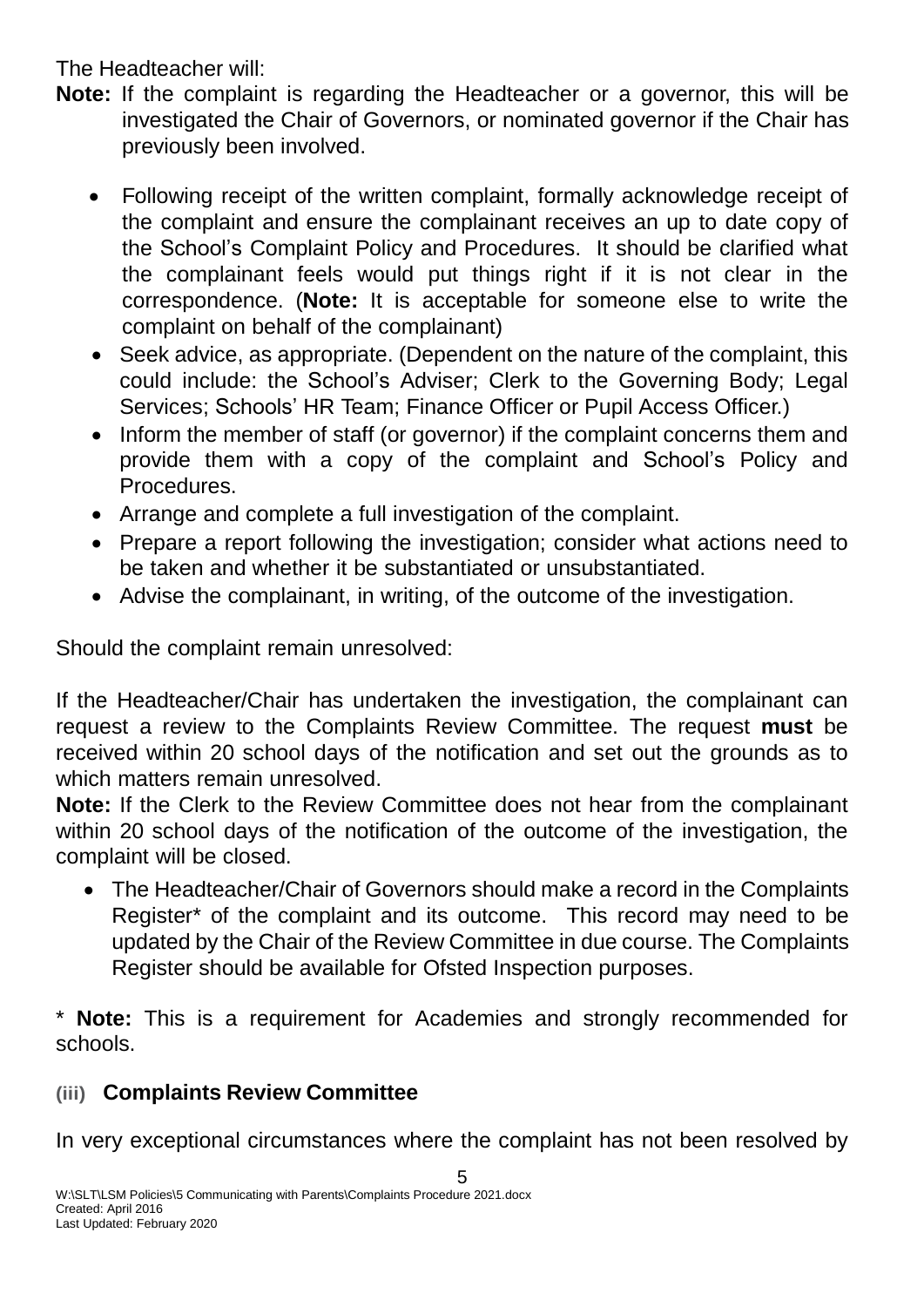the Headteacher/Chair of Governors, a meeting of the Complaints Review Committee will be arranged to review the complaint. The request **must** be made in writing to the Clerk of the Review Committee via the school. The request for the review **must** clearly set out the grounds as to which matters remain unresolved.

The Clerk to the Review Committee will convene the Complaints Review Committee. It is not expected to take more than 20 days to convene but the Clerk to the Committee will update the complainant as appropriate.

The Committee will:

- Consider the written materials
- Consider the complaint and the Headteacher's (or Chair of Governor's) action
- Seek advice and support as necessary
- With the Clerk, prepare an Agenda and invite the Headteacher and/or Chair of Governors, (as appropriate) and the complainant to the meeting

**Note:** It is the responsibility of the Headteacher/Chair of Governors and complainant to secure their own witnesses and neither party can dictate who the other party brings.

At the end of their review, the Complaints Review Committee will:

- Determine whether to dismiss or uphold the appeal in whole or part.
- Where upheld, decide on recommendations that should be reported to the Governing Body by the Chair of the Review Committee
- Advise the Headteacher/Chair of Governors (as appropriate) and complainant of their findings.
- Advise the complainant of any further action they may wish to take if they remain dissatisfied.

Following the review, the Chair of the Committee will arrange for the School's Complaints Register to be amended to include a brief summary of the complaint and the findings of the Complaints Review Committee. In addition, the Chair of the Committee will ensure that the matter in general terms and any recommendations be reported to the Governing Body.

This concludes the School's Complaints Procedure.

# **Withdrawal of a Complaint**

If the complainant wishes to withdraw their complaint at any time, they will be asked to confirm this in writing.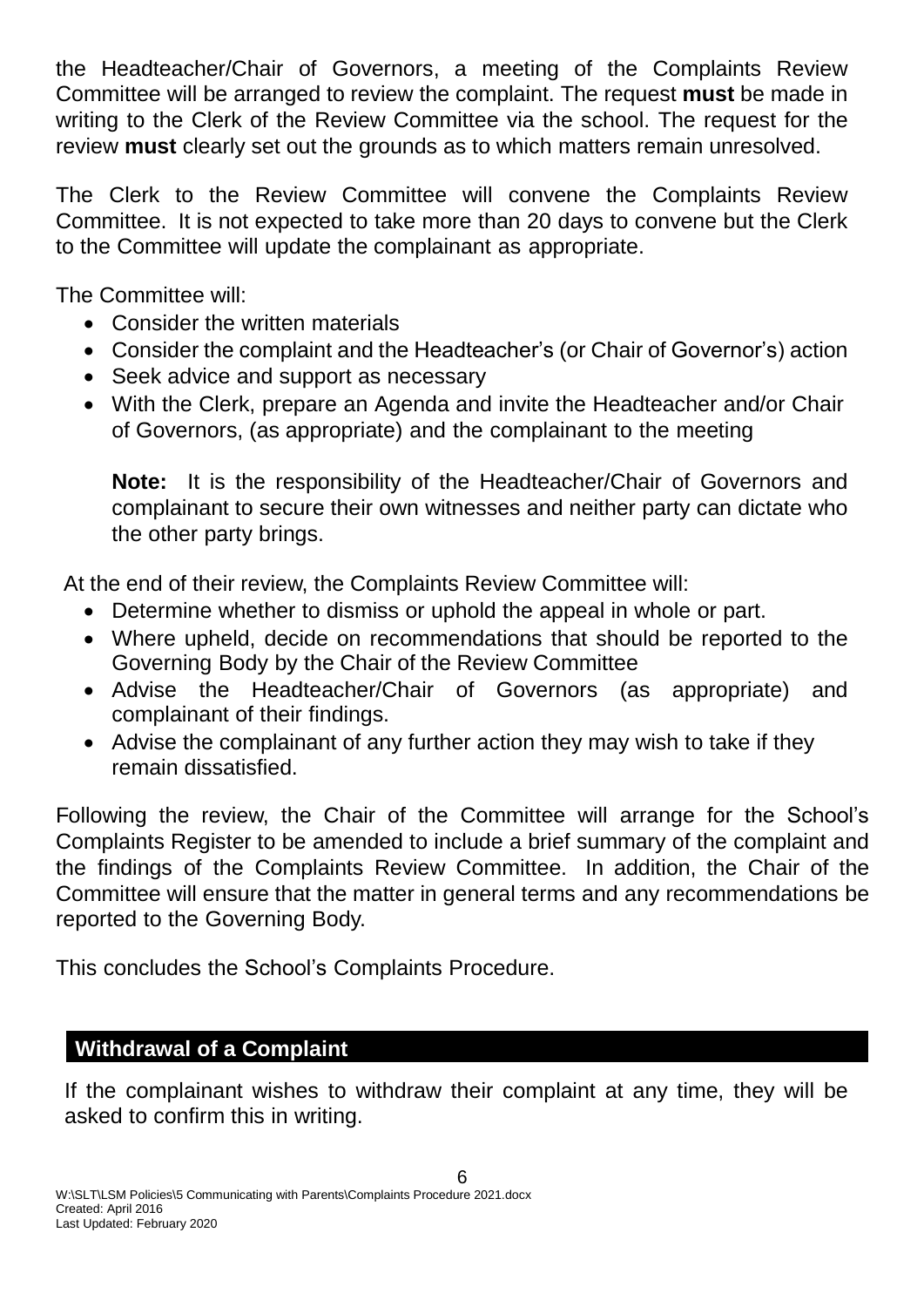### **The Role of the Local Authority or Archdiocese**

The role of the Local Authority (LA) or the Archdiocese is prescribed by legislation. In responding to complaints about schools, the LA will explain to the complainant:

- That schools are self-managing and are responsible for administering procedures that deal with complaints made against them
- The appropriate procedures for their complaint and refer them to the Headteacher, Chair of Governors or Clerk, as appropriate
- Where appropriate, the school may seek advice and support from the appropriate Local Authority Officer, or the School's Adviser, or the Archdiocesan Adviser.

**Note:** Lancashire County Council and Liverpool Archdiocese are the appropriate authorities for St Mary's Catholic High School, Leyland

### **Social Media**

Whilst the school accepts that complainants have a right to an opinion and make it public through the use of social media, complainants are reminded that they are not entitled to use social media to defame or harass individual staff or governors.

#### **Calculation of time**

All references in this Policy to 'days' should be taken to mean school days and therefore will not include weekends, school holidays or INSET days.

## **Next Stage**

Complainants who remain unsatisfied with the outcome may refer their complaint to the Secretary of State for Education.

#### National Helpline: **0370 000 2288** On line**: [www.education.gov.uk/help/contactus](http://www.education.gov.uk/help/contactus)**

Or by writing to: Department for Education, School Complaints Unit 2nd. Floor Piccadilly Gate Stove Street, Manchester, M1 2WD

The role of the Secretary of State is to review that the School has followed their published procedures. The Secretary of State (via the Department of Education) does not facilitate a rehearing of a complaint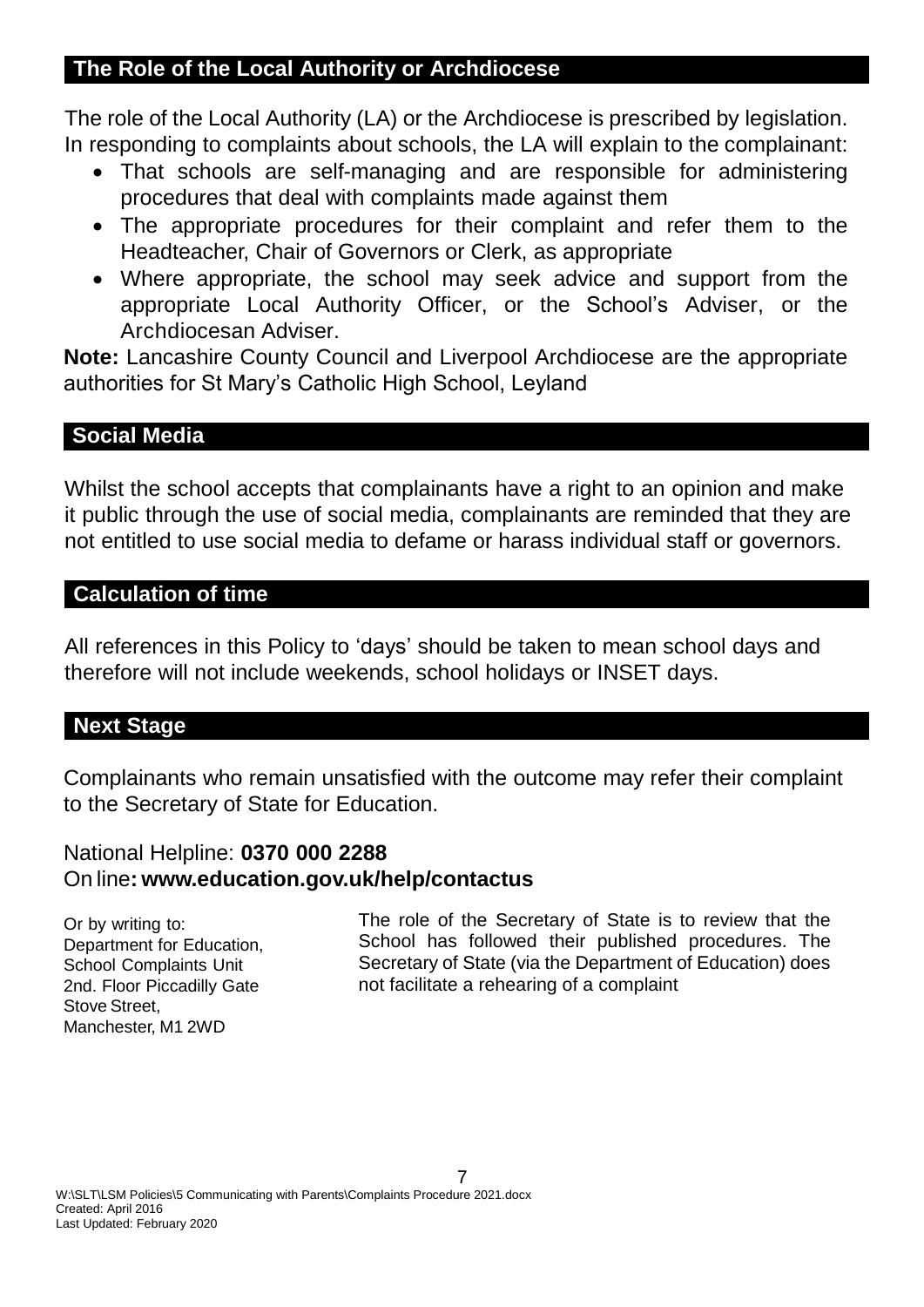## St Mary's Catholic High School, Leyland

# Complaint Form

| Mr/Mrs/Ms/Dr/Other*<br>(*please supply) | Title:                             | Surname                  |  |
|-----------------------------------------|------------------------------------|--------------------------|--|
| Forename(s)                             |                                    |                          |  |
| Landline<br>number:                     |                                    | Address and<br>Postcode: |  |
| <b>Mobile</b><br><b>Number</b>          |                                    | Email<br>address:        |  |
| you?                                    | How would you prefer us to contact |                          |  |

Please give details of your complaint and how you have been affected:

What action, if any, have you already taken to try and resolve your complaint?